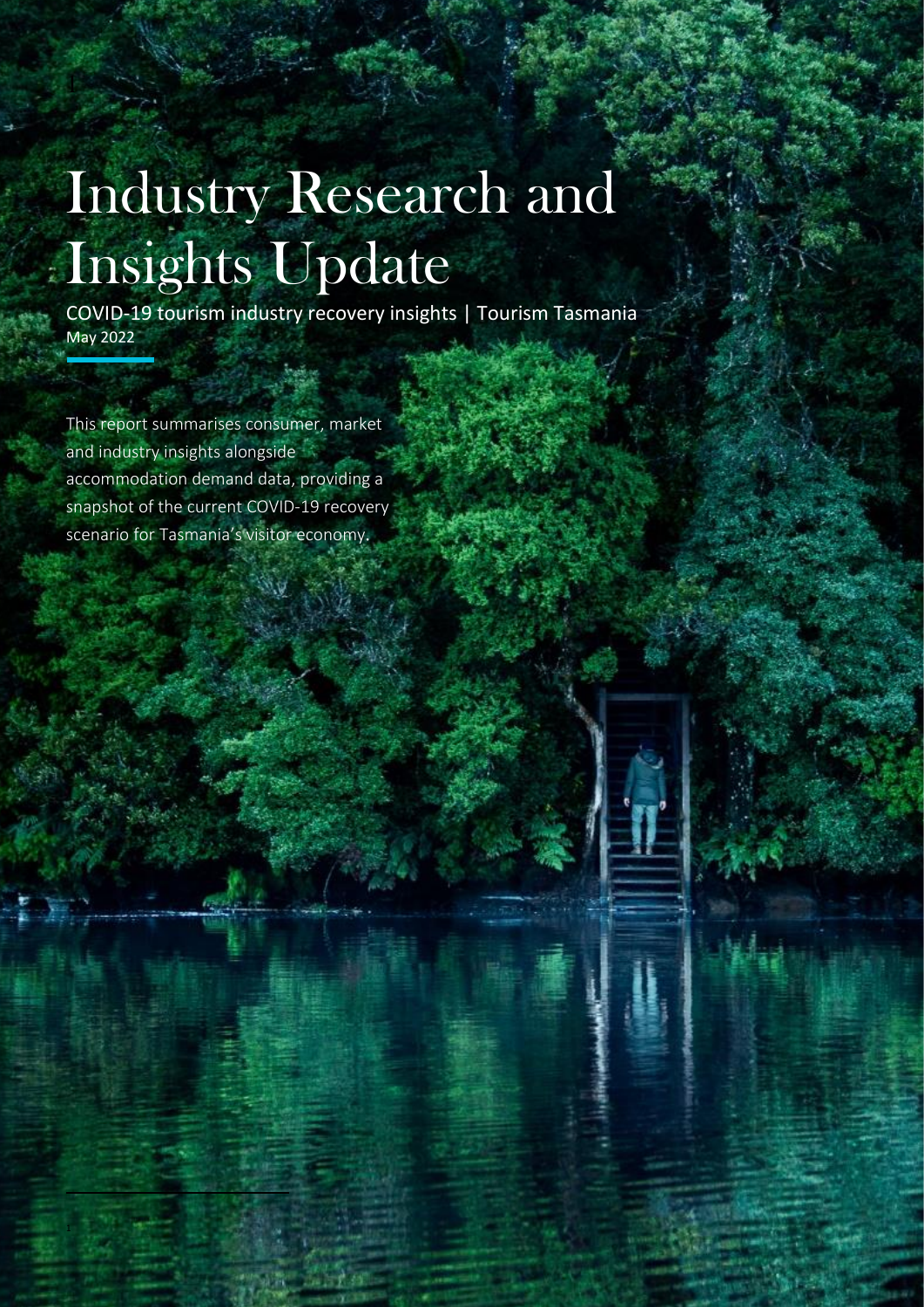Cover image: Pieman River, Rob Mulally

# Recovery Update

COVID-19 recovery tracking insights | Tourism Tasmania

May 2022

# Industry update

Tourism Tasmania is actively tracking the recovery of the tourism and hospitality industry, with regular updates through T21 visitor economy strategy and the [industry recovery portal.](https://tourismtasmania.com.au/news/category/tourism-tasmania/industry-recovery) This report focuses on industry recovery by providing a view forward through consumer and industry insights, and data.

#### Domestic Travel sentiment

#### *Latest national domestic travel insights are from mid-April 2022.*

A majority of Australians feel positive about domestic travel, with general 'confidence' recovering, 'travel intention' rebounding after a slight easing in March and 'booking intention' steady. Financial concerns remain the biggest barrier to travel, overtaking concerns of COVID-19 (e.g., contracting the virus, travel restrictions impacting travel) (TA, 14-20 April 2022).

#### Tasmania's brand health maintained

Tasmania continues to maintain its brand position, including perceptions of Tasmania as 'meaningful' and 'different'. Key domestic markets being impacted by lockdowns in late 2021 affected the consumer journey, with planning and consideration of travel to Tasmania remaining stable. Those actively dreaming of a trip to Tasmania increased, in anticipation of experiencing unrestricted travel. Despite a slight decline in those 'active' in the planning stages, Tasmania remains comparable to competitor destinations (TIM, Dec '21).

#### Consumer Confidence Index

The ANZ-Roy Morga[n Consumer Confidence](http://www.roymorgan.com/morganpoll/consumer-confidence/consumer-weekly-rating) Index provides a measurement of Australians' overall confidence across key indicators including personal finance, the national economy, and timing of major purchases.

Consumer Confidence is now at its lowest since Victoria's second wave of COVID-19 in August 2020 and is a significant 22pts below the same week a year ago, May 1-2, 2021 (112.7). The latest CC index is from the beginning of May 2022, coinciding with the largest fall in the index since early January during the height of the 'Omicron wave' of COVID-19 and came after the ABS reported a CPI of 5.1% for the year to March 2022 – the highest CPI for over 20 years since the introduction of the GST. The drop was compounded by the rising cost of living, including elevated petrol prices and flow-on impacts on consumer goods.

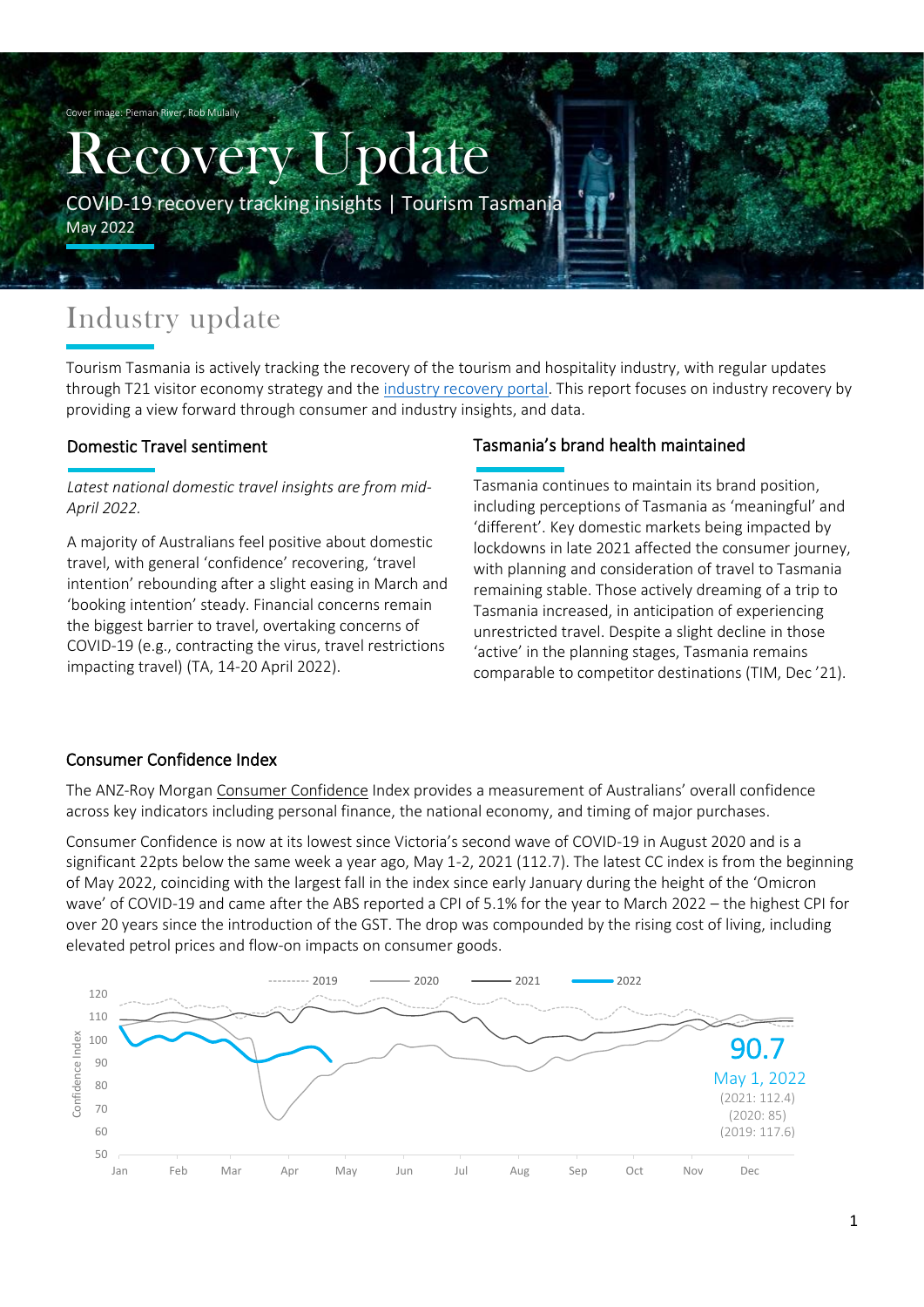# COVID-19 Accommodation Forward Bookings

Tourism Tasmania measures a range of metrics of visitation into the state and across the visitor economy. This has traditionally been predominantly an historical insight, for example through the Tasmanian Visitor Survey, National Visitor Survey and International Visitor Survey.

Accommodation demand is a key indicator of industry and community recovery, and Tourism Tasmania has engaged and worked closely with two providers to deliver meaningful data that broadly represents the range of operators in Tasmania's accommodation sector.

- + STR: Hotels, motels and other commercial accommodation with more than three rooms. Forward data focuses on occupancy per cent rates.
- + AirDNA: Short-stay accommodation, such as Airbnbs. Forward data includes in this report focuses on demand (booked nights currently in the system).

# Hotel, motel, lodges etc

The long-term view of forward bookings continues to reflect a dynamic period for bookings and consumer uncertainty, with this indicated in narrow booking windows. In Hobart, strong bookings in mid-June coincide with Dark Mofo and have experienced pick-up in bookings over the past month. Demand is building in mid-May and June for Launceston, around the Australian Musical Theatre Festival, AFL game and Launceston Running Festival.



#### Hobart area occupancy on the books | at 2 May 2022

#### Launceston area occupancy on the books | at 2 May 2022



#### Help us improve this data

Providers of hotel, motel, lodge and similar accommodation are invited to join the free STR program to help us monitor this important sector. Please contact Tom tchappel@str.com to access your own bespoke complimentary report and contribute anonymously to industry insights and monitoring.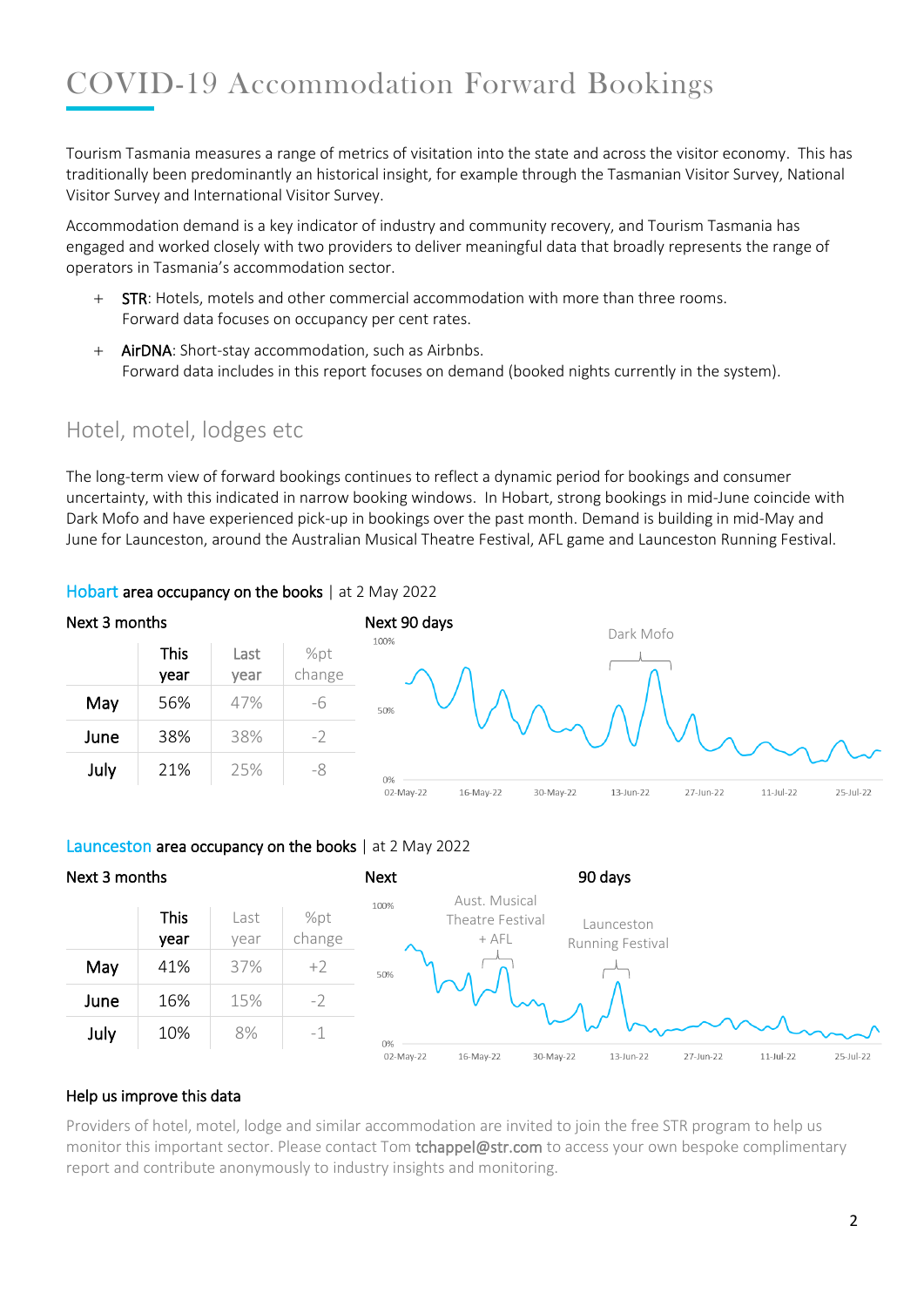# Short stay accommodation forward bookings

The AirDNA short-stay accommodation forward demand (booked nights) data provides insight into this sector of the industry at a state level plus Hobart, Launceston, and regional zones, for the next 12 weeks. The zones have been created to represent a range of urban and regional areas in the state on Airbnb and VRBO; the state level includes all 'entire places' listed in Tasmania in the period.

| Hobart                                                                                                                                                                                                                                                                                                                                                                                                                                                                                                                                     | Launceston                              | <b>West Coast</b>                                   | <b>Bruny Island</b>                      |  |  |  |  |  |  |
|--------------------------------------------------------------------------------------------------------------------------------------------------------------------------------------------------------------------------------------------------------------------------------------------------------------------------------------------------------------------------------------------------------------------------------------------------------------------------------------------------------------------------------------------|-----------------------------------------|-----------------------------------------------------|------------------------------------------|--|--|--|--|--|--|
| Hobart City Council                                                                                                                                                                                                                                                                                                                                                                                                                                                                                                                        | Launceston City Council                 | West Coast Council                                  | North & South Bruny                      |  |  |  |  |  |  |
| Tasman Peninsula                                                                                                                                                                                                                                                                                                                                                                                                                                                                                                                           | Huon - Far South                        | King Island                                         | <b>Flinders Island</b>                   |  |  |  |  |  |  |
| Tasman Council                                                                                                                                                                                                                                                                                                                                                                                                                                                                                                                             | Huon Valley Council                     | King Island Council                                 | Flinders Council                         |  |  |  |  |  |  |
| Derby                                                                                                                                                                                                                                                                                                                                                                                                                                                                                                                                      | Eastern Shore (Hobart)                  | Orford                                              | Freycinet                                |  |  |  |  |  |  |
| Derby, Branxholm,<br>Ringarooma, Pioneer                                                                                                                                                                                                                                                                                                                                                                                                                                                                                                   | Geilston Bay to Tranmere,<br>Mornington | Orford, Spring Beach,<br>Triabunna, Little Swanport | Coles Bay, Swanwick,<br>Bicheno, Swansea |  |  |  |  |  |  |
| North West                                                                                                                                                                                                                                                                                                                                                                                                                                                                                                                                 | North East Coast                        | East Tamar - Bridport                               | Deloraine - Evandale                     |  |  |  |  |  |  |
| 7 LGAs:                                                                                                                                                                                                                                                                                                                                                                                                                                                                                                                                    | Bay of Fires, St Helens,                | George Town Council,                                | Deloraine, Mole Creek,                   |  |  |  |  |  |  |
| Circular Head, Waratah-<br>Wynyard, Burnie, Devonport,<br>Central Coast, Kentish and<br>Latrobe                                                                                                                                                                                                                                                                                                                                                                                                                                            | Welborough, Douglas River               | Bridport                                            | Westbury, Evandale                       |  |  |  |  |  |  |
| nders Islan<br>ROU<br>A18<br>estor<br>Mountain<br><b>AT</b><br>Roseben<br>Conservation<br>Area<br>Campbell<br>Town<br>Zeehan<br><b>AD</b><br>Tasmania<br>Queen<br>Derwent<br>四<br>Ross<br>Strahan<br>Bridge<br>210<br>Freycinet<br>IA5.<br><b>Oatlands</b><br>Franklin-Gordon<br><b>Wild Rivers</b><br><b>National Park</b><br>A3<br>$\sqrt{3}$<br>Mount Field<br>National Park<br>Southwest<br>Strathgordon<br>Conservation<br>$\Lambda$ 10<br>Area<br>Southwest<br>$-$<br>ehawk<br>Ge<br>Southwest<br><b>National Park</b><br><b>AGI</b> |                                         |                                                     |                                          |  |  |  |  |  |  |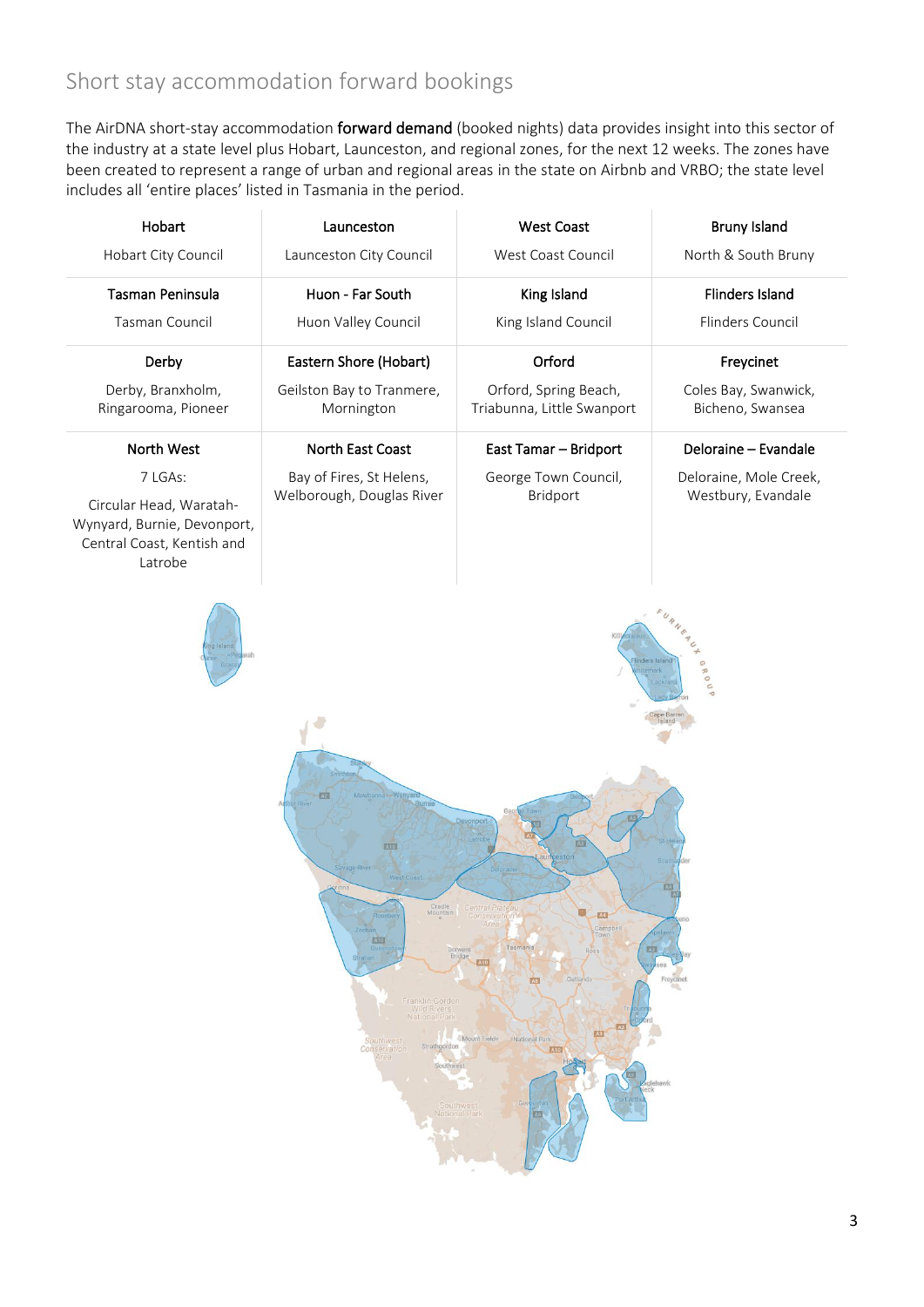The table below provides a comparison of demand for the next three months, compared to the same time last year and two years ago. Additionally, the last three columns allow comparison of share of the total state demand (booked nights) by region, highlighting the impacts to city and urban stays.

|                           |        |        |             |        |             | % share of state demand<br>for this period in: |       |       |
|---------------------------|--------|--------|-------------|--------|-------------|------------------------------------------------|-------|-------|
|                           | 2022   | 2021   | %<br>change | 2019   | %<br>change | 2022                                           | 2021  | 2019  |
| Tasmania                  | 72,482 | 62,423 | 16%         | 56,936 | 27%         |                                                |       |       |
| Hobart                    | 17,975 | 14,464 | 24%         | 20,666 | $-13%$      | 24.8%                                          | 23.2% | 36.3% |
| Launceston                | 5,466  | 5,270  | 4%          | 5,732  | $-5%$       | 7.5%                                           | 8.4%  | 10.1% |
| King Island               | 699    | 567    | 23%         | 423    | 86%         | 0.8%                                           | 1.0%  | 1.2%  |
| Flinders Island           | 545    | 641    | $-15%$      | 204    | 437%        | 1.1%                                           | 1.3%  | 0.6%  |
| East Tamar-Bridport       | 1,274  | 1,231  | 3%          | 1,325  | 75%         | 2.3%                                           | 2.1%  | 3.7%  |
| Deloraine-Evandale        | 2,042  | 1,714  | 19%         | 1,190  | 147%        | 2.9%                                           | 2.7%  | 3.4%  |
| Derby                     | 922    | 889    | 4%          | 671    | 216%        | 2.1%                                           | 2.0%  | 1.9%  |
| Orford                    | 868    | 742    | 17%         | 672    | 141%        | 1.6%                                           | 1.6%  | 1.9%  |
| Tasman Peninsula          | 1,853  | 1,923  | $-4%$       | 847    | 245%        | 2.9%                                           | 3.1%  | 2.4%  |
| <b>Bruny Island</b>       | 3,768  | 3,482  | 8%          | 1,543  | 243%        | 5.2%                                           | 5.4%  | 4.3%  |
| Huon-Far South            | 3,081  | 2,824  | 9%          | 1,600  | 152%        | 4.0%                                           | 4.3%  | 4.5%  |
| Eastern Shore<br>(Hobart) | 2,343  | 1,881  | 25%         | 965    | 174%        | 2.6%                                           | 2.7%  | 2.7%  |
| Freycinet                 | 6,878  | 5,022  | 37%         | 2,958  | 256%        | 10.4%                                          | 8.4%  | 8.3%  |
| <b>NE Coast</b>           | 3,308  | 3,328  | $-1%$       | 2,249  | 177%        | 6.2%                                           | 6.8%  | 6.3%  |
| <b>West Coast</b>         | 2,054  | 1,328  | 55%         | 686    | 311%        | 2.8%                                           | 2.7%  | 1.9%  |
| North West                | 6,180  | 4,619  | 34%         | 3,122  | 200%        | 9.3%                                           | 8.5%  | 8.8%  |

#### AirDNA | Demand (booked nights) in the next 3 months | 2 May 2022 to 18 July 2022

The charts on the following pages provide a view forward over the coming 12 weeks, based on bookings as at the week commencing May 2, 2022. The data refers to properties listed as 'entire places', where guests have the whole home/property to themselves (approximately 85% of listed properties in Tasmania).

Each chart also shows bookings relative to the above date, that were in place as of:

- + Demand in 2022 | Solid blue line. Booked nights in the system as of the start date.
- + Demand four weeks ago | Dotted blue line. Refers to demand that was in place four weeks ago.
- + Demand in 2021 | Solid grey line. This refers to the same month in 2021.
- + Demand in 2019 | Dotted grey line. This refers to the same month in 2019.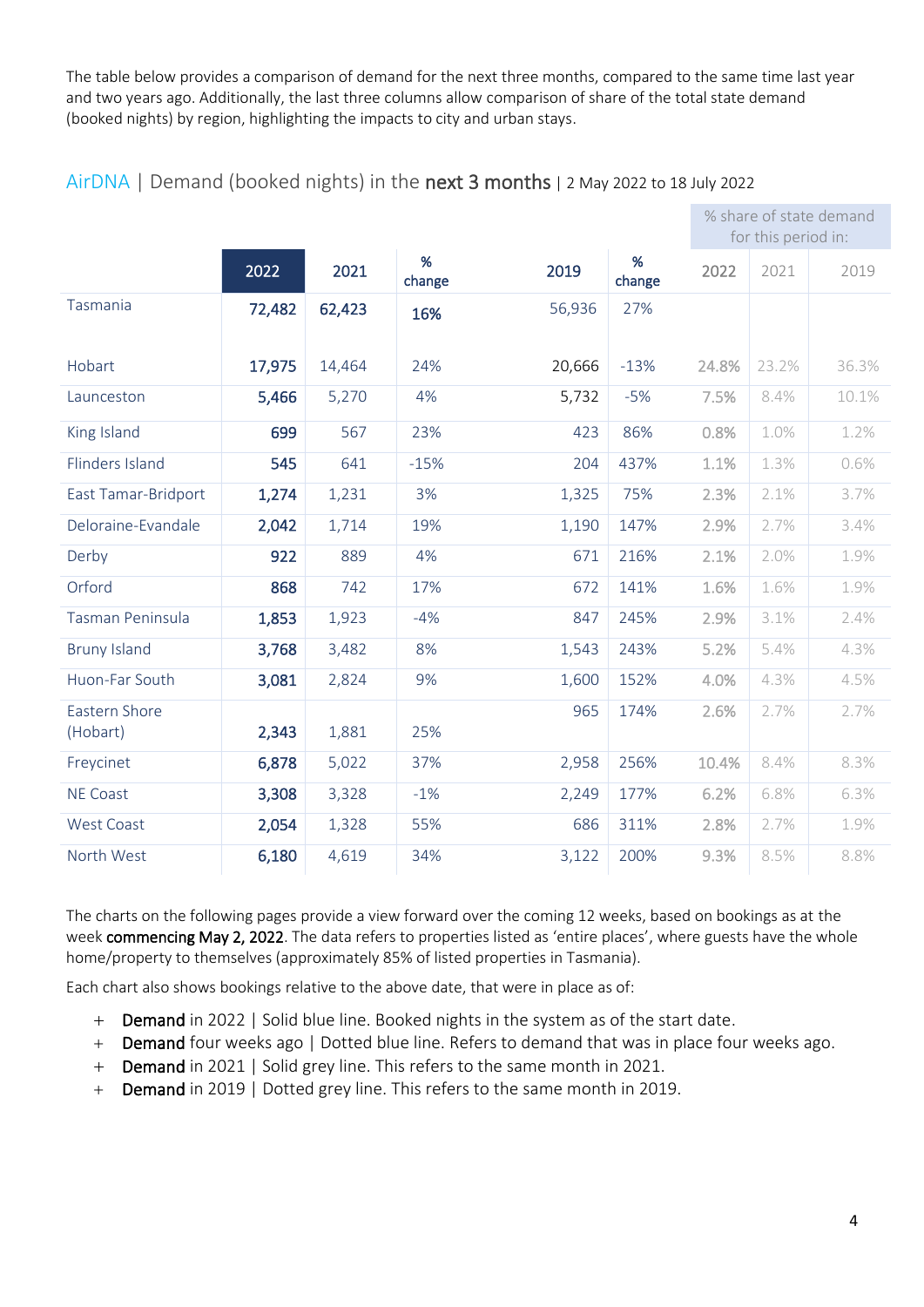At the state level, demand coming off Easter remains elevated, and then follows the 2021 trend through May. State-wide demand over the next three months is 27% higher than this time in 2019. For the next 3 months, all of the tracked regions experienced pick-ups in bookings compared to the same time 4 weeks ago, which is a positive outlook for both regional and city accommodation.

Looking forward, overall demand (booked nights) for short-stay accommodation (solid blue line) is indicating improvements from previous years. The dotted blue line (booked nights at four weeks ago) indicates that there is a sustained pick-up of bookings, with reduced booking windows remaining in play. The level of demand in place for May is now ahead of the demand recorded in May 2019, meaning a particularly strong recovery for this period in this sector.

At this time in 2021, Tasmanians were able to enjoy unrestricted intrastate travel, and interstate travel had resumed from most interstate destinations, with some experiencing travel restrictions.

#### TASMANIA | Short-stay accommodation



### Hobart | Short-stay accommodation

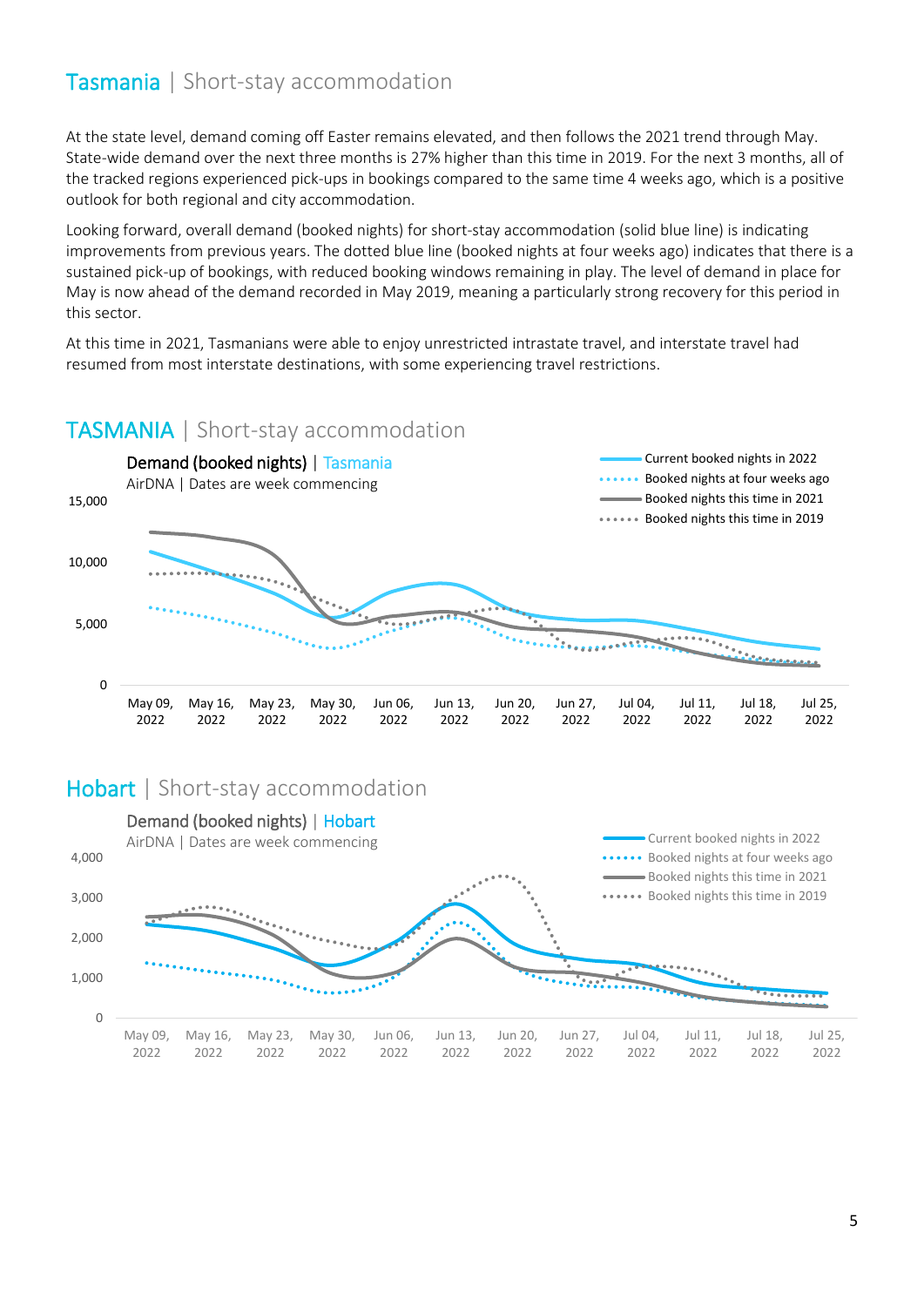# Launceston | Short-stay accommodation



#### Freycinet | Short-stay accommodation



# North East Coast | Short-stay accommodation

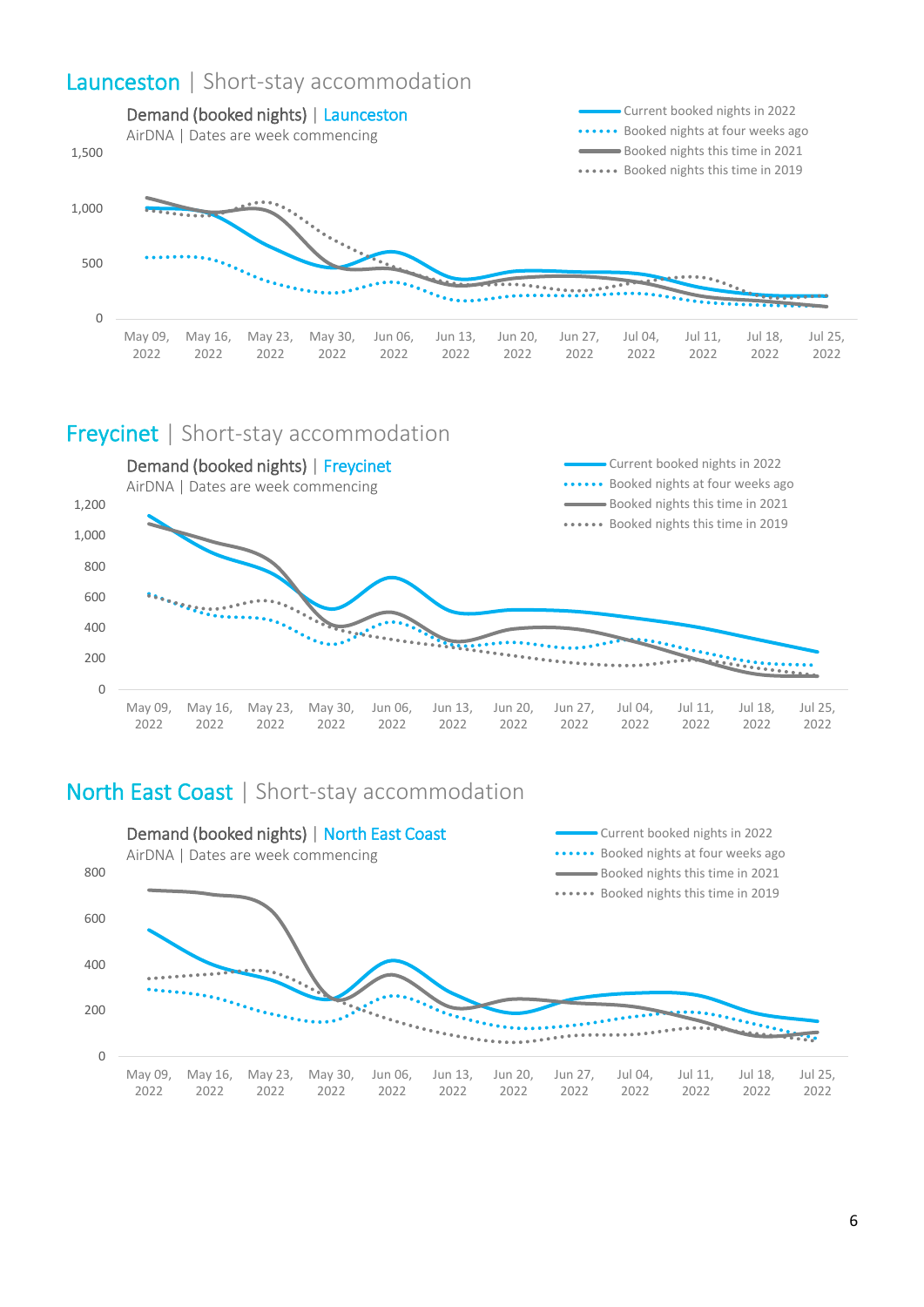# West Coast | Short-stay accommodation



## North West | Short-stay accommodation



# King Island | Short-stay accommodation

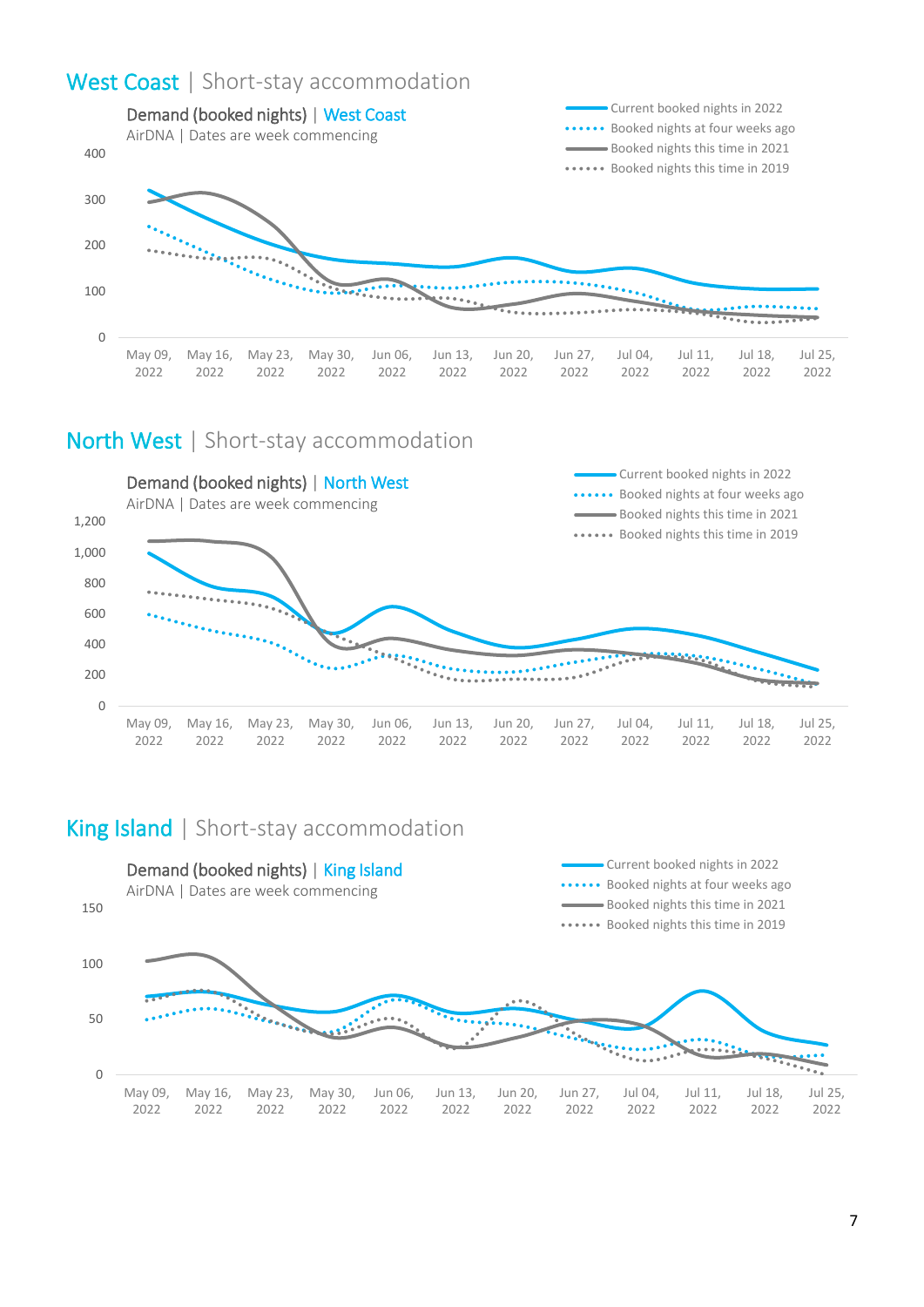# Flinders Island | Short-stay accommodation



## East Tamar - Bridport | Short-stay accommodation



# Deloraine – Evandale | Short-stay accommodation

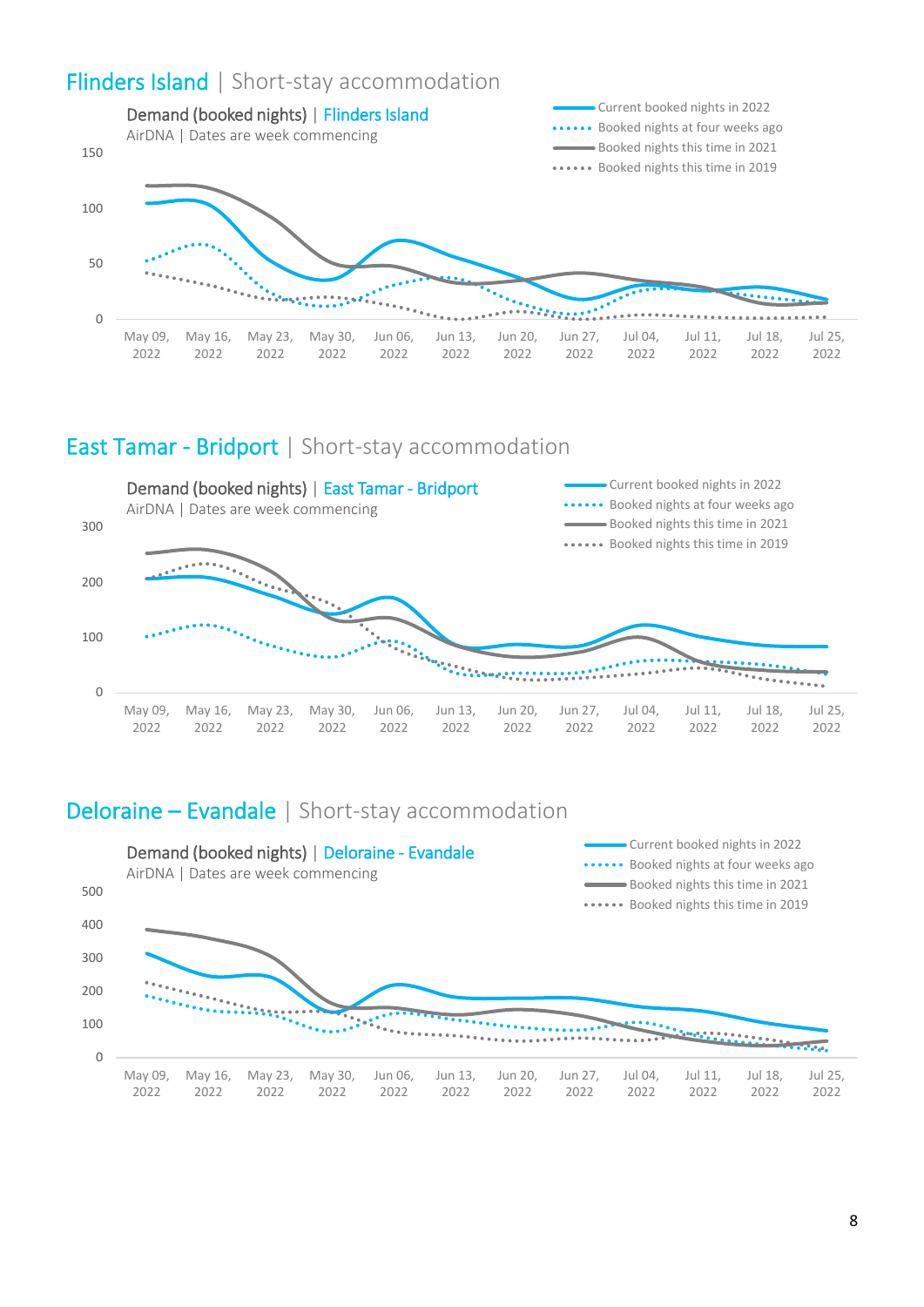# Derby | Short-stay accommodation



#### Orford | Short-stay accommodation



# Tasman Peninsula | Short-stay accommodation